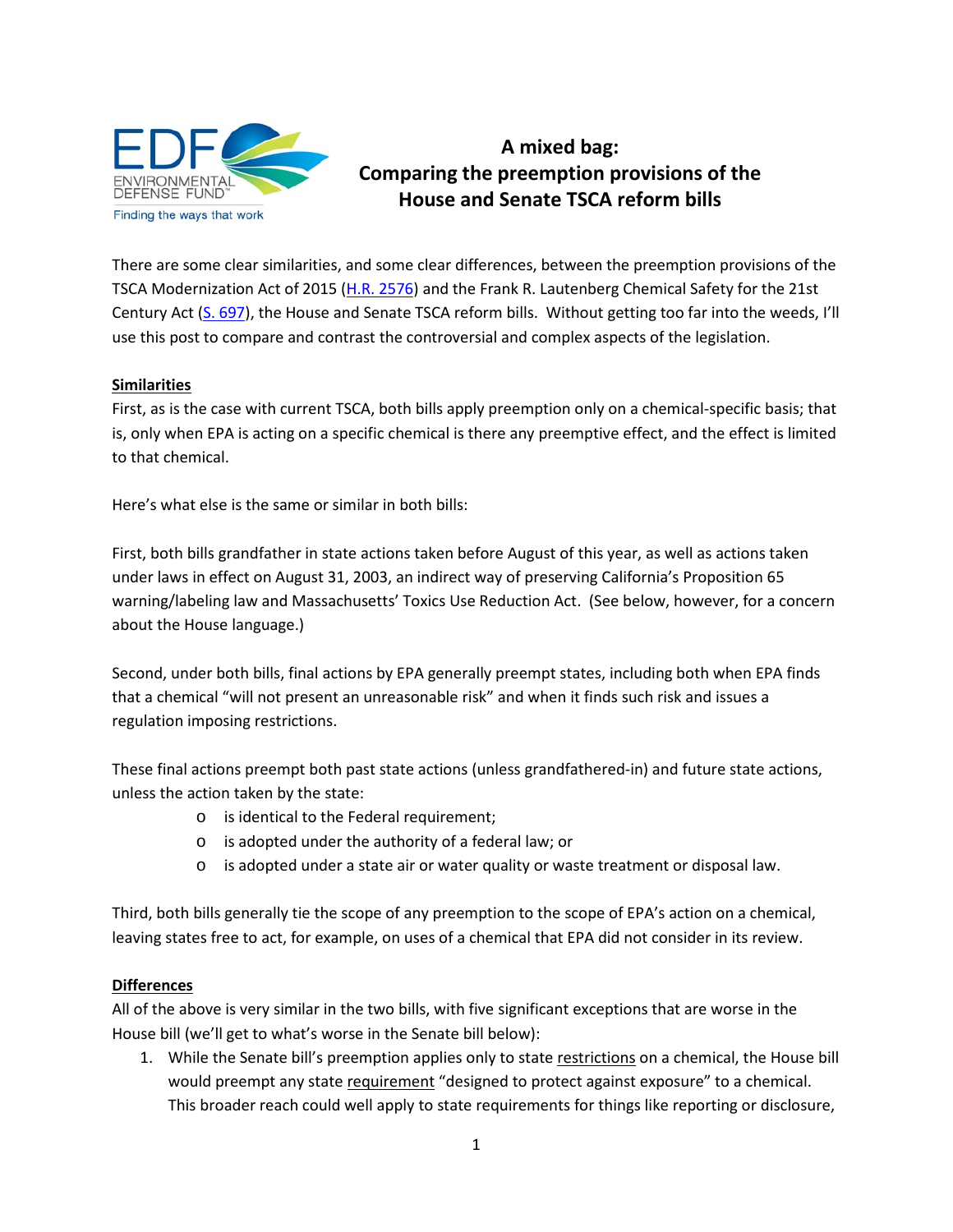not just to direct restrictions. In contrast, the Senate bill explicitly carves out such state actions from being preempted.

- 2. The House bill's preemption applies even if the state action is taken to address a health or environmental concern not considered by EPA; in contrast, the Senate bill only preempts state restrictions on uses EPA has addressed with respect to the same health or environmental concern.
- 3. The House bill's preemption applies to new chemicals just entering the market: If EPA has imposed any requirement on such a chemical, states could not ever impose requirements on any uses of that chemical proposed by the company, even long after it enters the market. The Senate bill has no such preemption for new chemicals. Note that about 700 new chemicals enter the market each year.
- 4. The wording of the House bill's grandfathering provision, including the addition of the phrase "requirement that has taken effect" (which is not in the Senate bill), creates ambiguity as to whether future actions taken under California's Proposition 65 and Massachusetts' Toxics Use Reduction Act are excluded from the scope of preemption.
- 5. The savings clause in the House bill preserves private rights of action only under tort or contract law, whereas the analogous provision in the Senate bill extends to all common law actions.

A positive aspect of the House bill (and a negative in the Senate bill) is that there is no preemption of new state requirements based on EPA initiating a risk evaluation of a chemical. In contrast, the Senate bill would block new state restrictions on a chemical at the point when EPA has defined the scope of and initiated a safety assessment for that chemical. Several amendments were made to significantly limit the effect of this provision just prior to the vote in the Senate Environment and Public Works Committee:

- 1. This "early" preemption lifts once EPA issues a final safety determination or misses its deadline for doing so. Once EPA issues its final determination: if EPA has found the chemical meets the safety standard, final preemption would apply; or if EPA has found the chemical does not meet the safety standard, states could impose new requirements while EPA develops its requisite regulation.
- 2. States can readily get a waiver to act during the assessment phase.
- 3. If EPA misses its deadline for deciding on a state waiver application, the waiver is automatically approved.

In our view, very few states are likely to act during this period when EPA is assessing a chemical, knowing that preemption would apply once EPA takes final action. The above changes restore the ability of states to act if they believe they need to, and avoid creating any perverse incentive to drag out the federal process.

Finally, while not directly related to preemption, the bills differ with respect to how long a chemical that EPA has regulated could continue to be produced and used before any federal requirements would apply (i.e., the length of time between final preemption of state requirements and required compliance with federal requirements). Under the Senate bill, compliance deadlines for all EPA chemical regulations